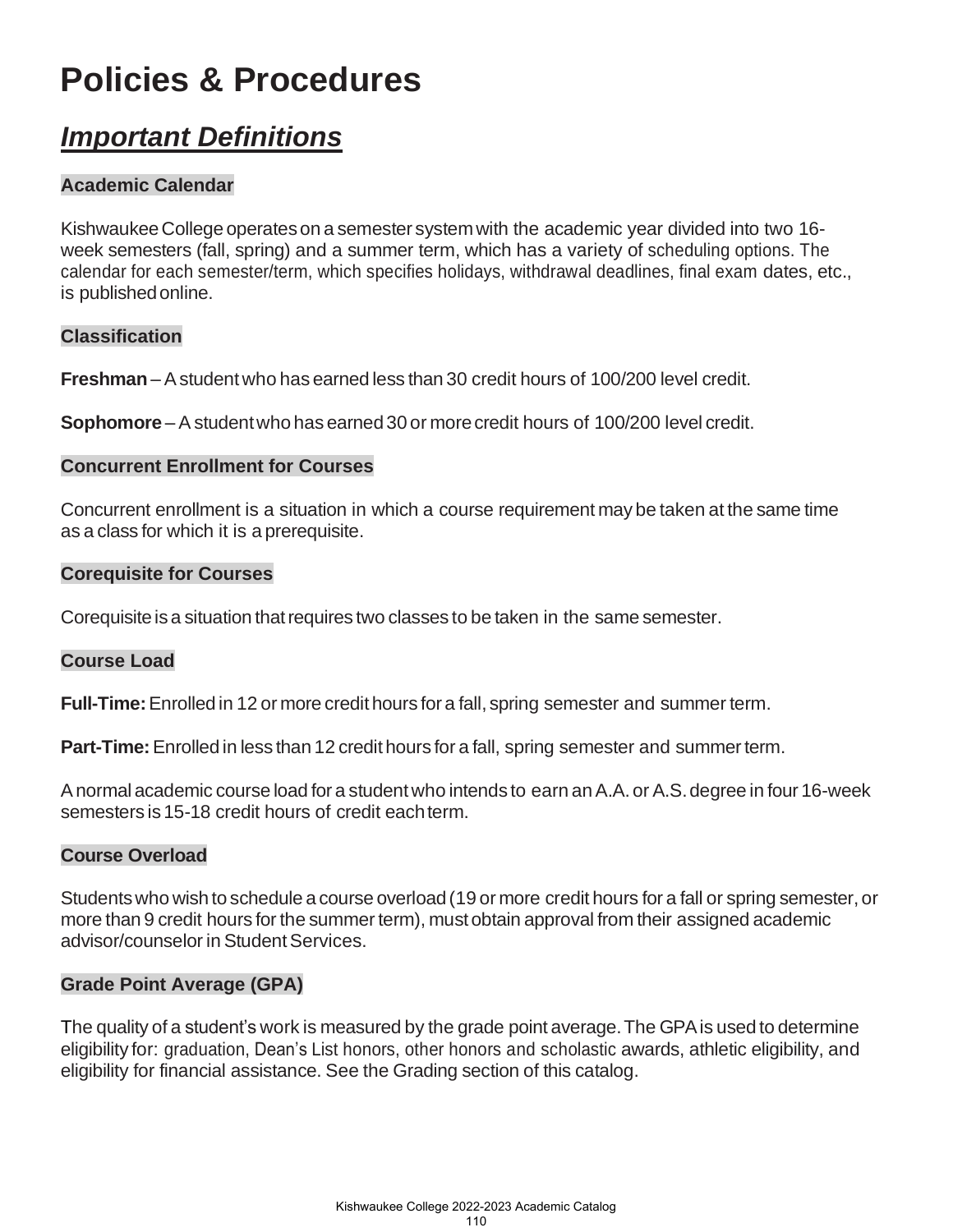# **Types of Courses at Kish**

The college has 5 modes of instruction. The modes include:

- Face-to-Face
- Flex
- Online-Synchronous
- Online-Asynchronous
- Hybrid

To learn more on which option is best for you please visit, [Types of Courses at Kish](https://kish.edu/academics/course-search/types-of-courses.php) webpage.

#### **Independent Study**

Independent study (IS 200) provides an opportunity for specialized study not available through regular course offerings. Independent study is not approved for courses which are offered regularly by the College. A proposal for independent study must be submitted by the studentto the instructor who will supervise the student's independent study project or individualized course instruction. Formal approval must be obtained from the appropriate academic dean.

After final approval, the student must officially register for the independent study course through the Student Services Office. Credits earned through independent project study (IS 200 course enrollments) are normally applicable as open electives.

## **Minimum Competency**

The primary objective to a minimum competency policy is to ensure that all entering students have the requisite skills and knowledge for success in college-level transfer courses. The minimum competency requires that students starting Kishwaukee College are assessed for academic readiness at the college level in reading, writing and/or mathematical skills. Students for whom English is not the native language will be assessed for their English language stills in listening comprehension, reading comprehension, grammar and language usage. Students whose placement test results indicate that they will benefit from this instruction to achieve required levels of core academic competencies will be placed in developmental classes or equivalent support course work. Individuals who are not yetready to take Kishwaukee College developmental coursework will be referred to free programsdesignedto meettheirneeds.Academic success is the goalofthe minimumcompetencypolicy; consequently course placements made through minimum competency procedures are mandatory.

#### **Placement**

For college courses where prerequisites are required, in order to be successful, students must meet pre-requisite requirements prior to enrolling in the course. Kishwaukee Collegeuses multiple measures to assess that prerequisites have been met. This may include information taken from the high school transcript to help determine placement in Math, English, and Reading, proficiency examination, cumulative GPA, prior college coursework, or assessment through the college's placement test (ACCUPLACER).

Assessment policies/guidelines are subject to change. It is the student's responsibility to obtain the most accurate and up to date information. Please see [Testing Placement](https://kish.edu/student-services/additional-services/testing-services/placement.php) webpage for current information.